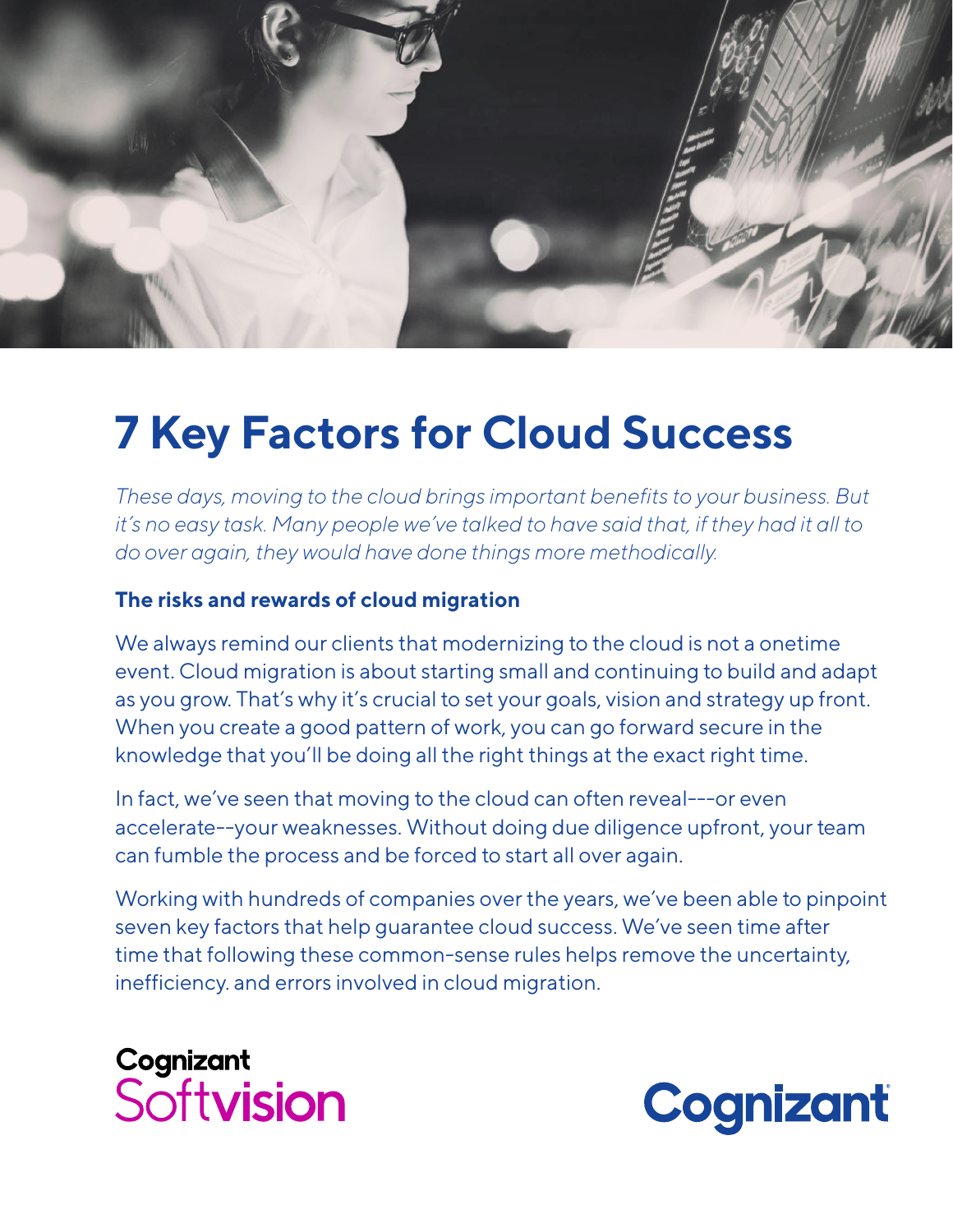#### **TABLE OF CONTENTS:**

Read on to find out how these seven key factors help guarantee cloud success:

- Get the basics of your cloud foundation right early
- Recognize that most of cloud migration means changing culture and behaviors
- Use WSJF prioritizaton to determine early adopters and prove out program and platform readiness
- Focus on cost-savings, risk management and ROI
- Include compliance and security early and often
- Own the process and platforms even if parts of it are outsourced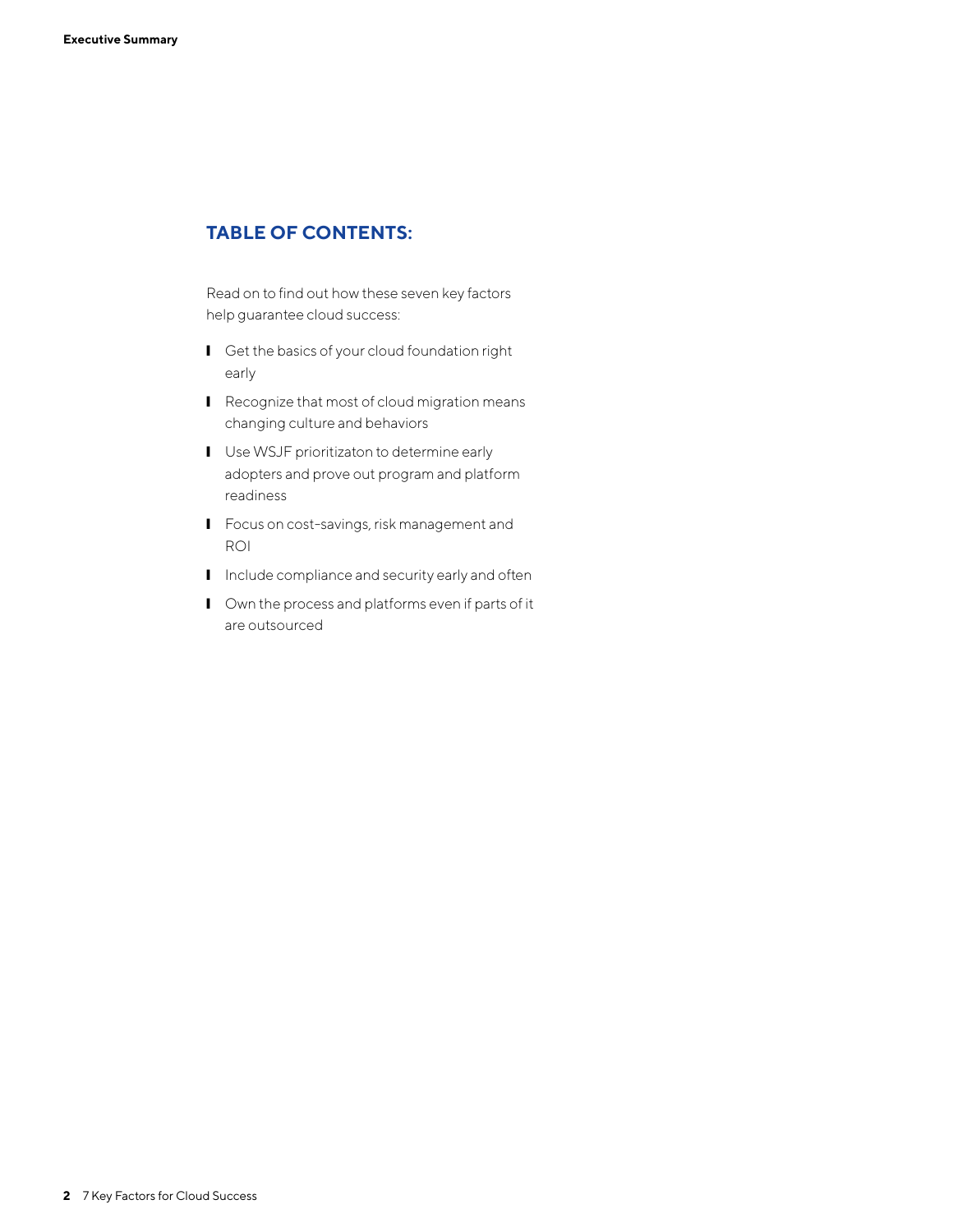## **Get The Basics Of Your Cloud Foundation Right Early**

Too many companies want to jump right into the deep end. But a successful cloud migration requires laying the groundwork—your architectural runway right from the start. It's important to get the basics in place and understand your landing zones and optimal initial approach. Take the time to focus on your infrastructure, DevOps, and migration plan.

It's important to remember that you don't need to design the entire foundation all at once. You only have to map out what is required to migrate for the near term. As the process goes on you will continually iterate upon your initial foundation; it's smart to evolve as you learn.

Remember that getting the basics right always means being customer centric; focusing on both your end clients and your internal customers. Make absolutely sure you know what your customers need so that you can create the right applications at the right time. That's yet another reason it's crucial to have your DevOps in place from the beginning.



#### *Moving to the Cloud:*

- *31% average savings on infrastructure costs*
- *3x more features delivered per year*
- *62% boost in IT staff productivity*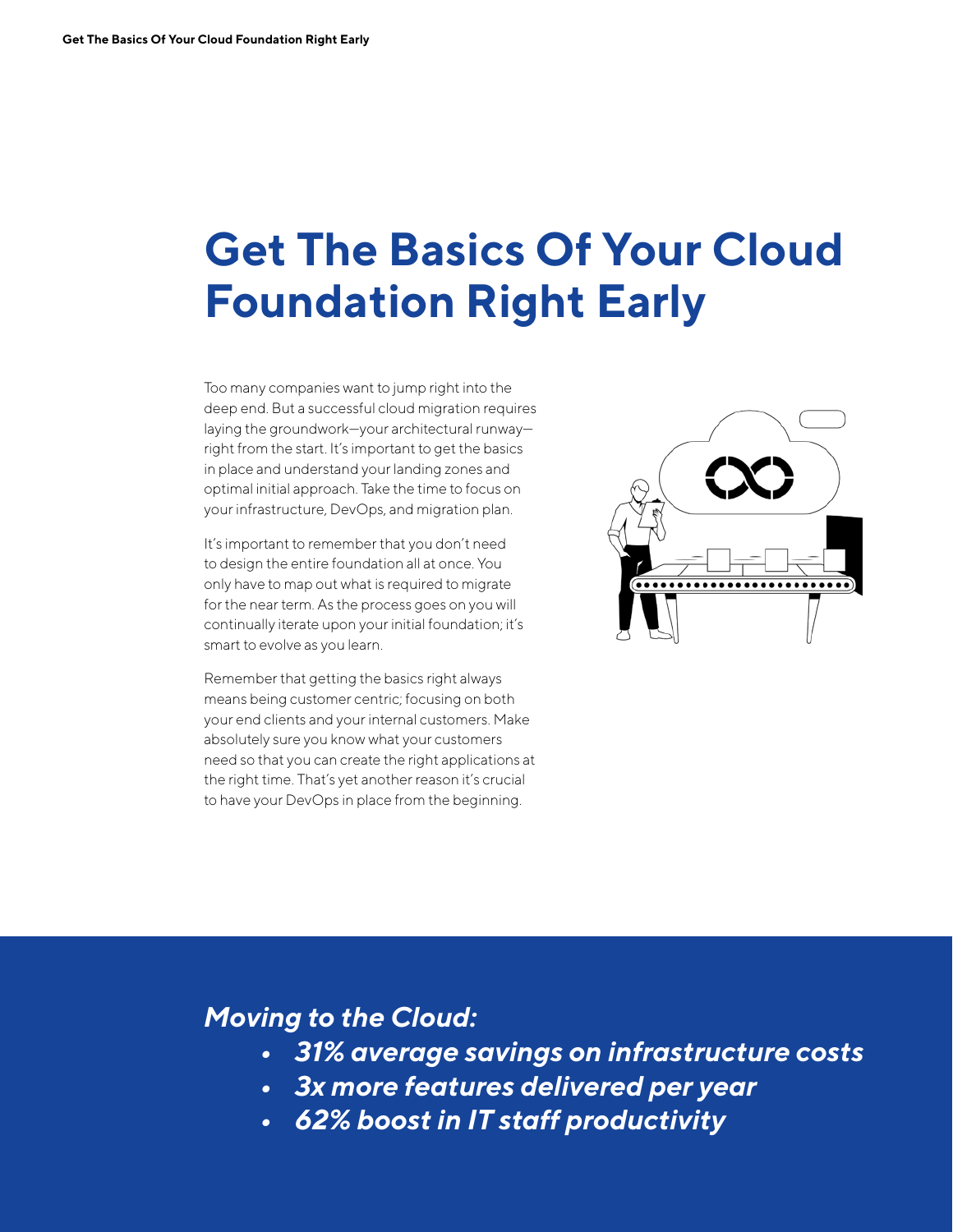# **Recognize That Most Of Cloud Migration Means Changing**

Cloud migration is more than a technical transformation. It requires a structural and cultural transformation on the part of your entire organization. Moving to the cloud creates real change for everyone involved. It permeates across the entire business; the formation of teams will change, and roles and responsibilities will shift. Your teams will need to flex new muscles in technology, process and the alignment of people.

Successfully moving to the cloud requires breaking down silos and removing rigid structures. And most importantly of all—it means commitment from leadership to bring teams together, so they move faster, create rapid implementation and perform faster turnaround. The real challenge to cloud adaptation is that you will have to create new skill sets and roles to fit into your cloud-enabled organization. You'll soon discover you need additional training as well as an experienced partner to help align your teams for success.

Never underestimate the cultural change that goes along with a successful cloud process.

*Successfully moving to the cloud requires breaking down silos, removing rigid structures, and—most importantly of all—it means commitment from leadership to bring teams together.*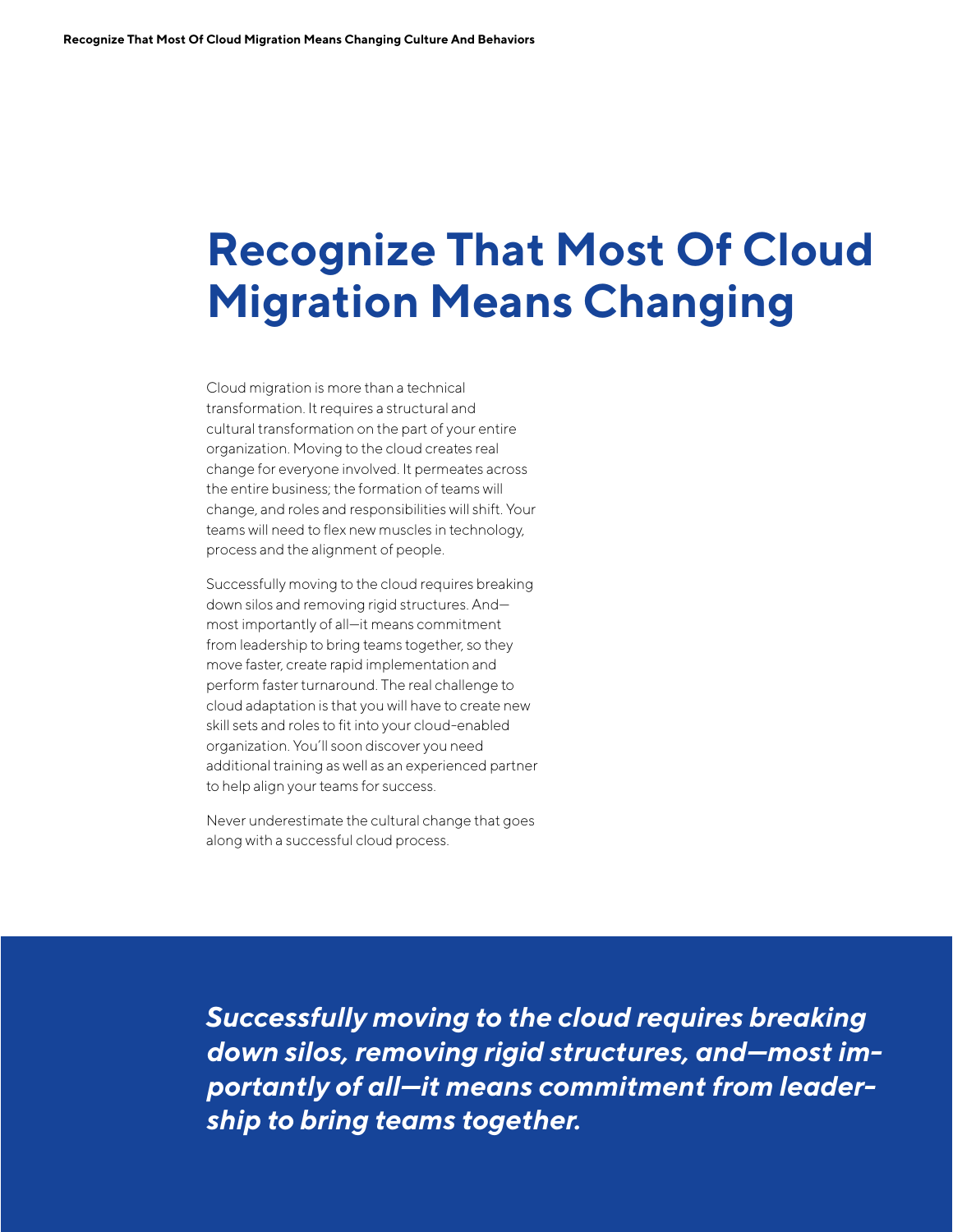# **Use WSJF Prioritization To Determine Early Adopters And Prove Out Program And Platform Readiness**

WSJF—weighted shortest job possible—can help deliver the greatest business and technical value weighed against effort, so that you can more effectively order the items in your cloud migration. WSJF gives you confidence you're planning out your waves to deliver the greatest business or technical value. It's a relatively easy way to prove out important aspects of your cloud foundation and drive your plan for executing your migration.

It's important to remember that the process isn't etched in stone. You will continue to change your prioritization as the project proceeds. That's why our golden rule is to continually INSPECT, ADAPT and ITERATE. After you execute your first wave, your prioritization of future waves will need to be studied and reevaluated. Flexibility is key to the

process; your values will change over time. So, continue to take lessons learned as you move forward to make sure you're in line with where the organization is going strategically.

*WSJF gives you confidence you're planning out your waves to deliver the greatest business or technical value.*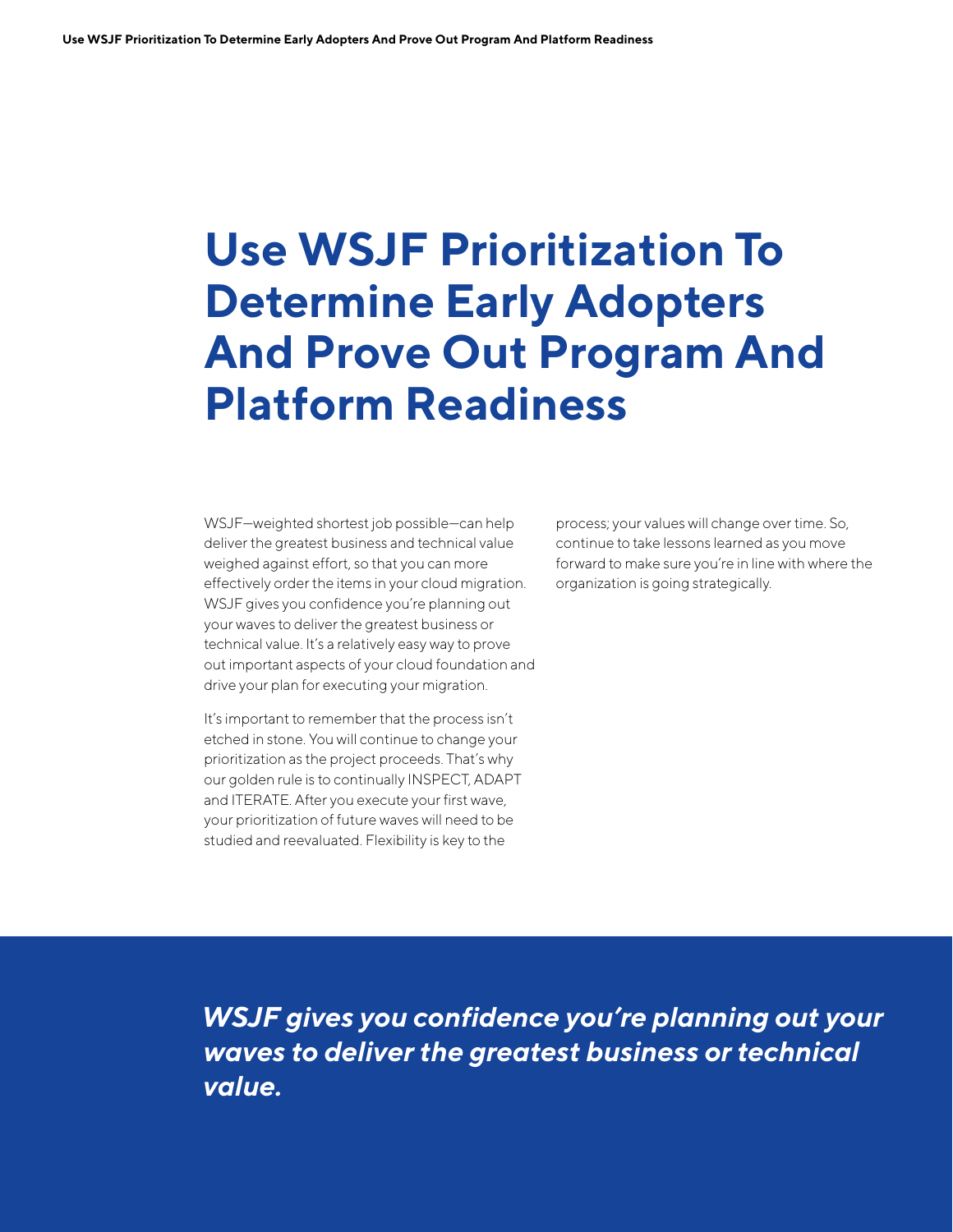# **Focus On Cost-Savings, Risk Management And ROI**

There are plenty of smart reasons to migrate to the cloud, cost savings being one of the most important. Over 70% of any organizations' top cloud initiative is optimizing the existing use of the cloud through cost savings. In fact, over 75% of organizations use cost efficiency and savings to measure their cloud progress.\* While cloud might not be necessarily cheaper, it should help you achieve a better ROI because you're able to turn over working software much faster.

Still, the biggest danger with the cloud is runaway costs. That's why you should always be watching not just how to optimize your cloud footprint to generate value, but also how you can save money through the use of cloud native technologies which maximize value with a lower spend.

Managing risks exposed by moving from your in-house data center to the cloud also means using services provided by the cloud to look at two important things. First, focus on the overall spend and identify areas in which you can cut down costs. Secondly, carefully study the risk profile of what

you're creating and look for ways to help manage that risk.

When it comes to cost management, we emphasize two fundamental practices. First, reduce costs by taking advantage of the savings provided by your cloud providers. This generally doesn't require refactoring the architecture. Secondly, optimize costs by refactoring to leverage other services or technologies to make an application cloud native.

#### **It's easy to avoid risk if you do the due diligence required.**

\*Over 70% of any organizations' top cloud initiative is optimizing the existing use of the cloud through cost savings. In fact, over 75% of organizations use cost efficiency and savings to measure their cloud progress.

*\*2020 Flexera State of the Cloud*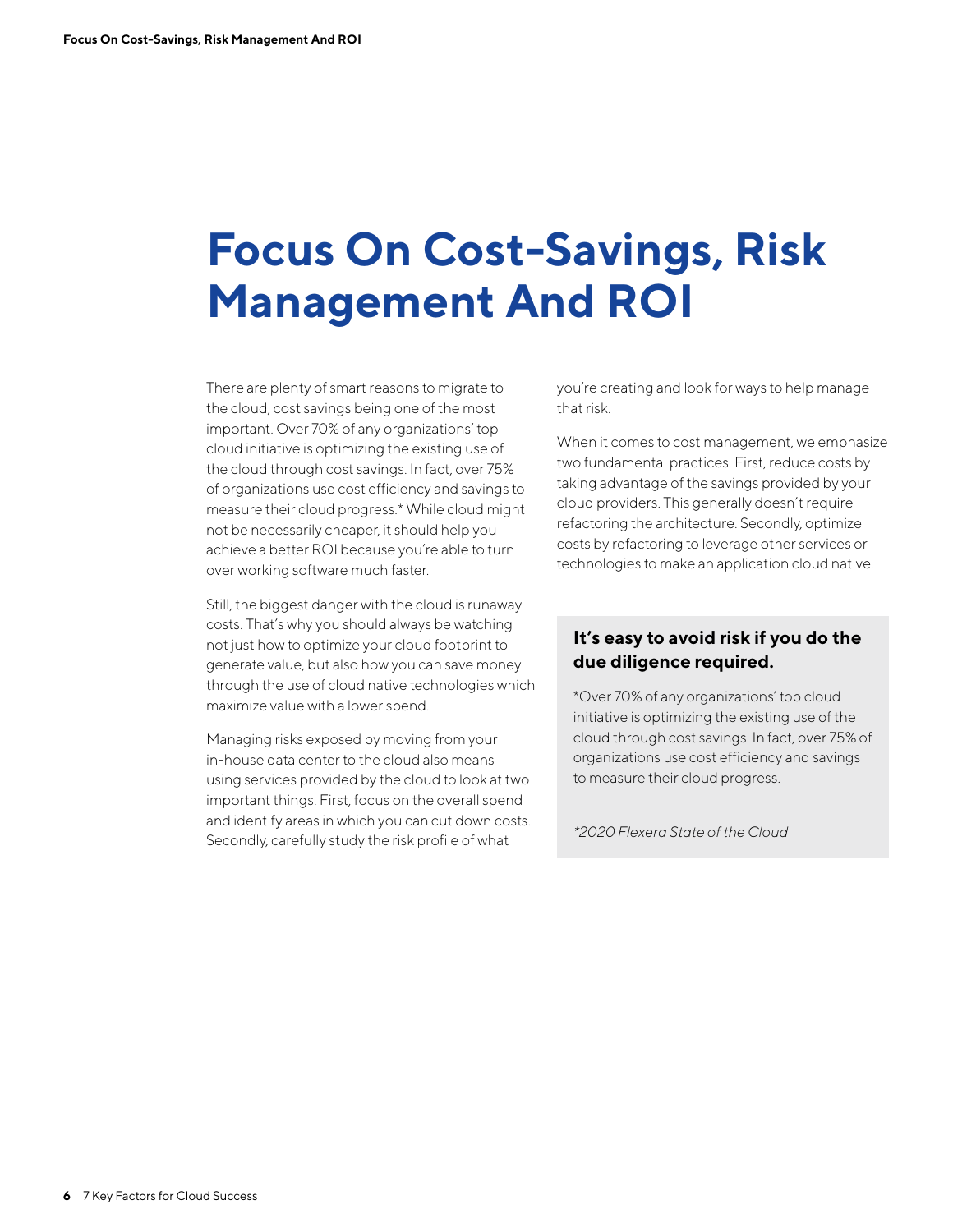# **Include Compliance And Security Early And Often**

Another crucial factor to successfully manage risk is to engage your Compliance and Security teams right from the start. They can't be an afterthought.

With these teams there is the opportunity to "shift left" the models to provide an optimized path to production by aligning value added activities and reducing overhead. Most likely, these teams will need training on cloud fundamentals and concepts to implement and audit these technologies.

Cloud Technologies can also provide new opportunities to enable robust security and compliance practices through the use of built-in scalable and comprehensive cloud features that are enabled rather than custom-built by your organization.

Compliance and Security need to be involved not only in the upfront strategic planning stage, but also along every step of the way as the larger build-out proceeds. This avoids bigger problems down the road, because the last thing you want is to suddenly discover you have to retrofit and rebuild after the fact.

Cloud Technologies can provide new opportunities to enable robust security and compliance practices through the use of builtin scalable and comprehensive cloud features.

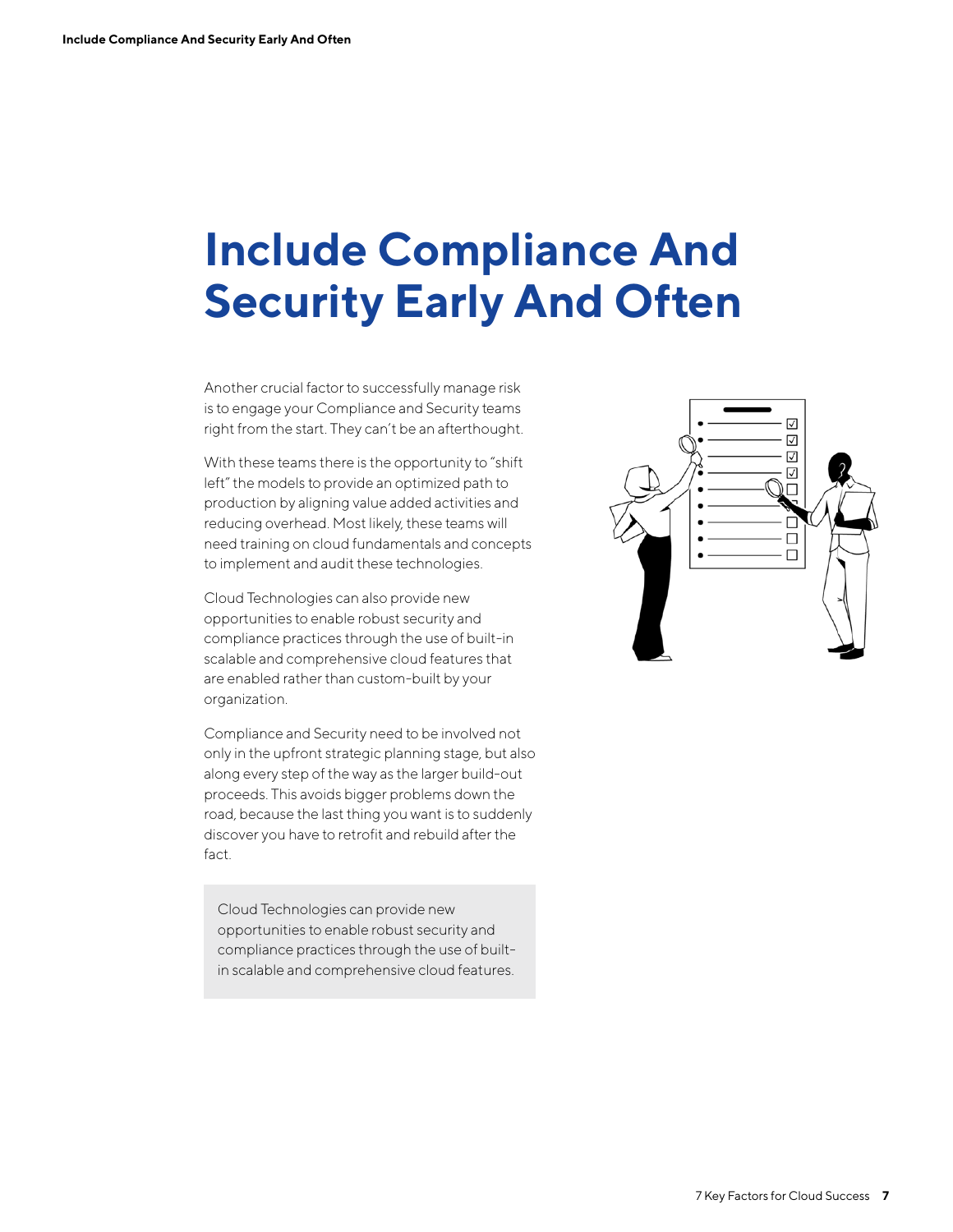# **Own The Process And Platforms Even If Parts Of It**

We constantly remind our clients that they are the owner of their cloud project. Even if they have outsourced the project, they need to take full responsibility for the process and platforms going forward.

It all comes back to one of our fundamental tenets: you have to be the owner of your cloud from end to end, so you have accountability and governance. It's all part of the cloud transformation and cultural change you need at the heart of your cloud journey.

Giving team members specific program ownership also provides key accountability control.

Even if you've outsourced the migration, once you're on the cloud you're faced with a continually evolving ecosystem which you will need to build out and evolve with your business. Your organizational capabilities need to be in place, or you will not fully leverage that platform or get the benefits of your investment.

It starts with having real visibility over every aspect of the project. Your cloud provider will have plenty of excellent tools that can give you quantifiable data. It's crucial to be able to measure reliable data rather than simply rely on guesswork or opinion. The secret is to measure that data from the beginning and throughout the entire development process. Use it as part of your improvement cycle to get valuable and reliable guidance on everything from spending and metrics to usage and adoption. The bottom line is this: don't take others' opinions. Let the tools collect the data and tell the real story.

And be sure your thinking is aligned with your objectives and key results so that you're always measuring the overall value of the cloud and your vision alignment. Too often this isn't done properly.

It's simple. Take advantage of the multiple services the cloud offers such as the tagging and budgeting strategies that can help you access the metrics, value, monitoring and control you need.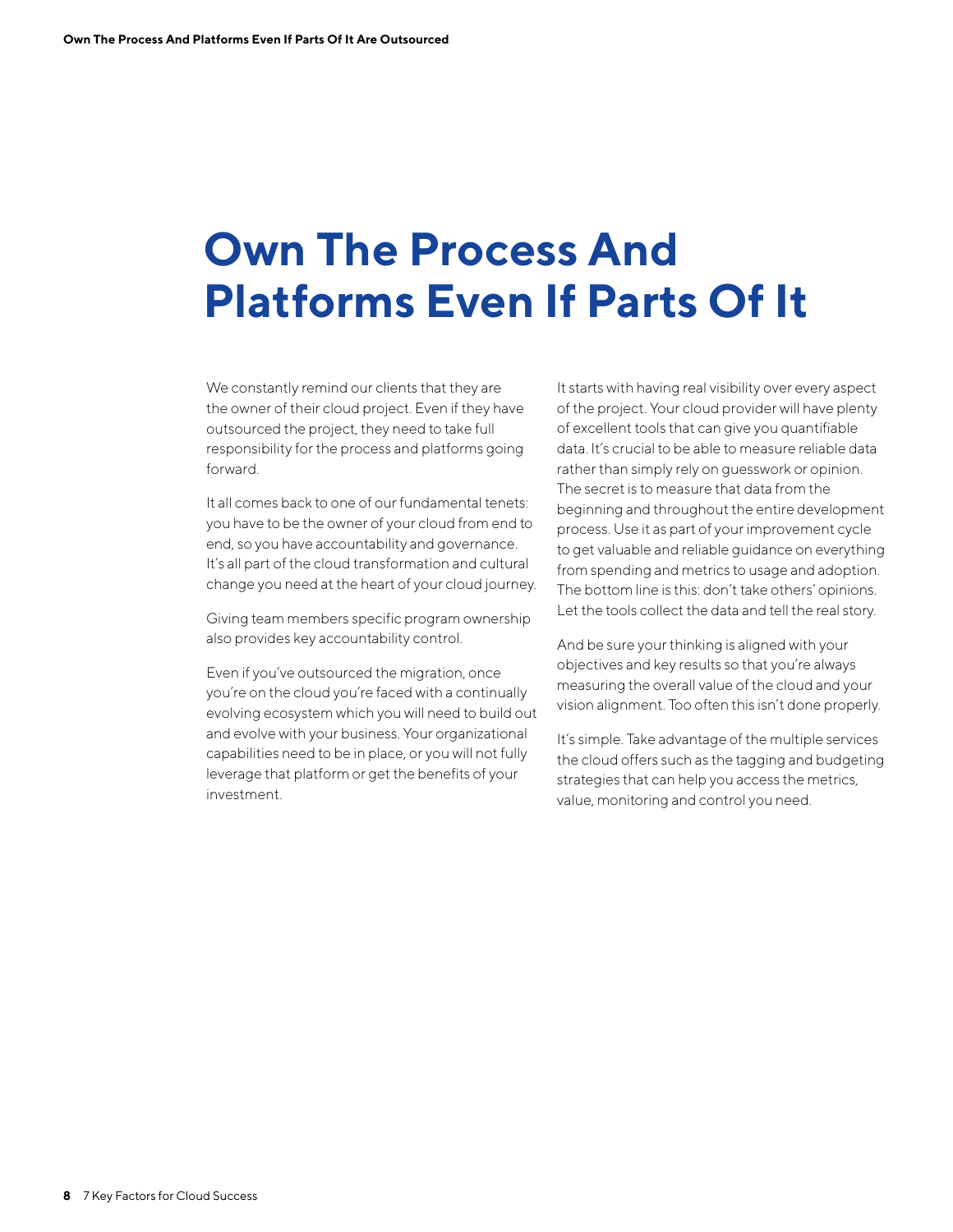# **Automate Across Your SDLC Lifecycle**

Using every tool possible to automate and measure across your SDLC lifecycle is the secret to success in the cloud. Automation is the ultimate enabler on your cloud journey to provide standardization, repeatability and time savings across your portfolio.

There are many tools out there that can help make it easier, more efficient and more effective.

The good news is you don't need to custom build your own solutions or go with manual processes: rely on the automation tools that are available. Leverage the existing services the cloud provides through each step of the lifecycle, from inception and development all the way to rollout and monitoring. That means building your cloud the correct way to enable that automation. And, in keeping with your continuous improvement on the cloud, it means collecting the right data to drive the right business decisions you want to make through automation.

And be sure your thinking is aligned with your objectives and key results so that you're always measuring the overall value of the cloud and your vision alignment. Too often this isn't done properly.

*It's simple. Take advantage of the multiple services the cloud offers such as the tagging and budgeting strategies that can help you access the metrics, value, monitoring and control you need.*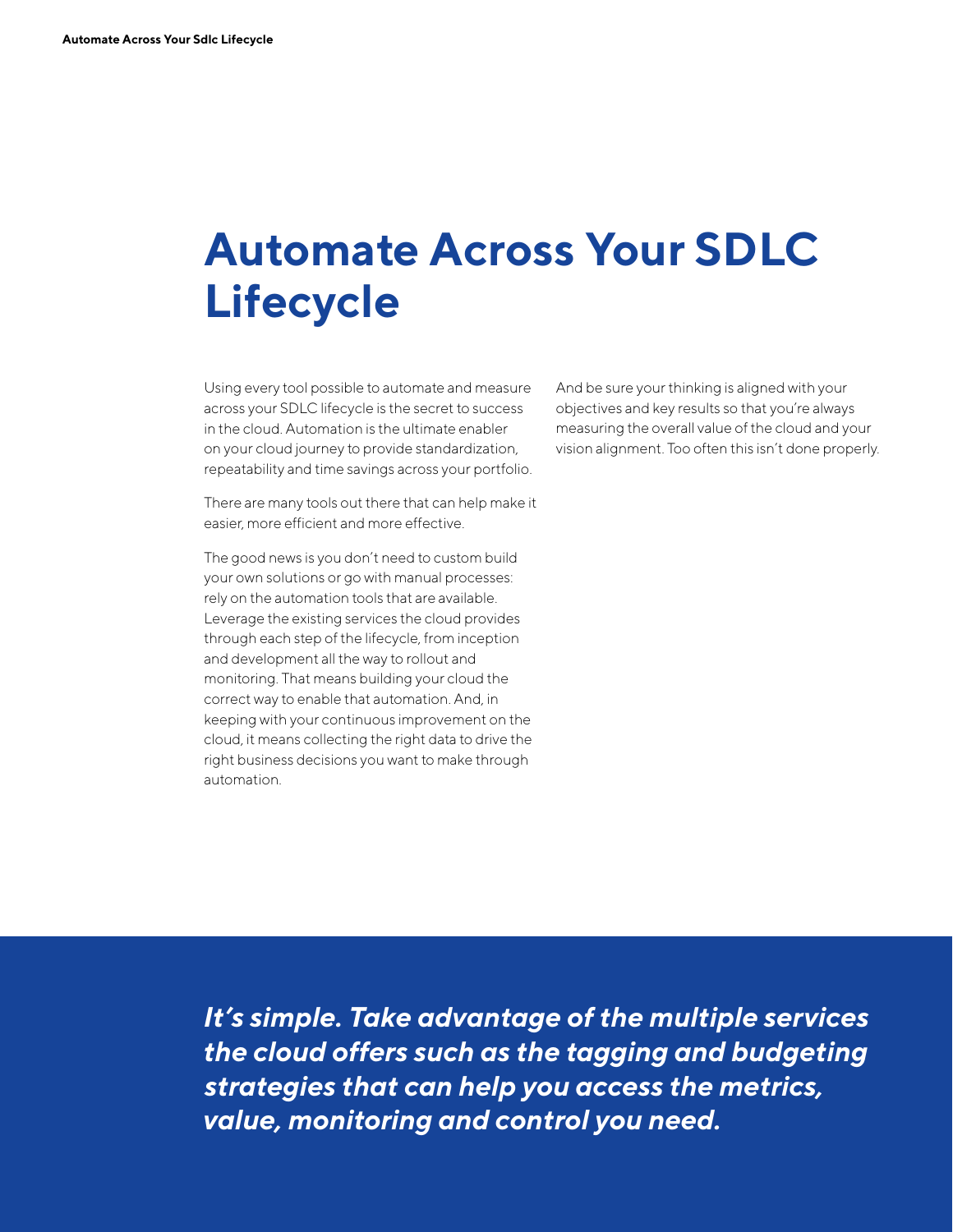# **Learn, Build, Grow And Succeed**

Cloud migration is important to your business. That's why it's important to get it right.

We've seen time and time again that if you stay true to these 7 simple yet fundamental practices, you'll build a cloud product that can withstand challenges, avoid risks, save time and money and build and evolve as your business grows.

Get the basics right early, focus on managing risks, involve key stakeholders, automate throughout the lifecycle and own the process. And, above all, view your cloud transformation as a cultural transformation. If you do all that, you'll be well on your way to a successful and productive cloud existence.

We can help. Here at Cognizant Softvision, we have years of experience and a team of experts to help get you onto the cloud quickly and efficiently. From strategic planning to implementation, our exclusive process can help you Fast Forward your business today. To talk about your next project, visit us at CognizantSoftvision.com